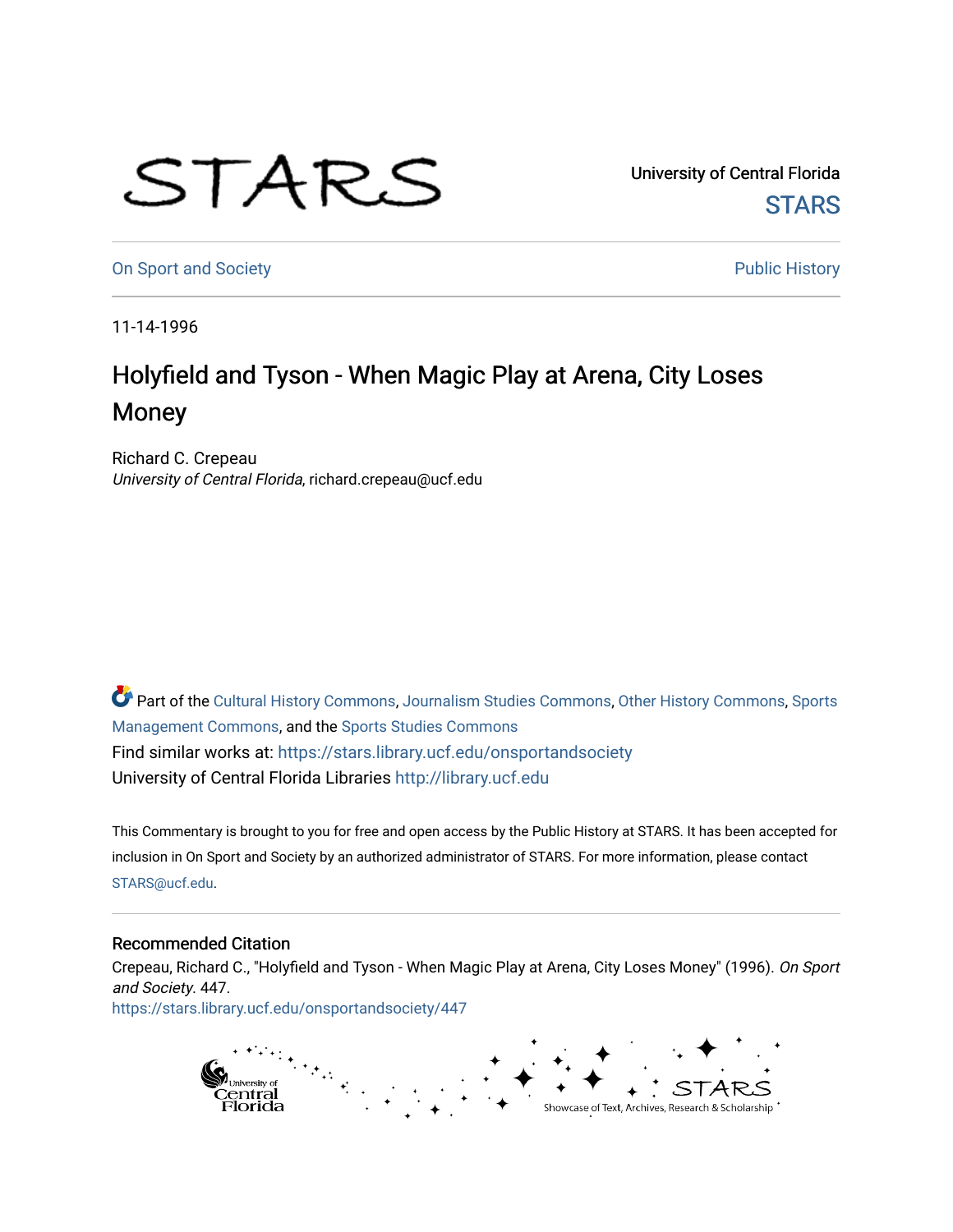## SPORT AND SOCIETY FOR ARETE November 14, 1996

A week after the Boston College story broke the gamblers took a bath, not on college football but on the godfather of sports gambling, boxing. Evander Holyfield's upset of the century over Mike Tyson was a disaster for those who set the odds and cover the bets. With odds running 25-1 to open and dropping to 5-1 just before the fight, bookmakers lost several million dollars. Major money was placed on Holyfield in the last few days, at least some of it coming from the Holyfield camp itself, and the smart money on the favorite never surfaced as betting closed.

When a lot of money comes in late and causes a major shift of odds it can be a sign that something odd is happening. Looking at the post-fight news conference where Tyson was gracious, almost grateful, and Don King was beaming with smiles, one could not but wonder if something wasn't producing a foul odor around this event.

But then again why shouldn't Don King be smiling. He has the rights to promote any rematch, and it will make him a bundle of money. Of course the truth will never be known unless Holyfield retires without a rematch.

Maybe it was simply the intervention of Jehovah into the pugilistic process once again, reminiscent of David's upset over Goliath, when the sports books in Sodom and Gomorrah took it in the money belt. It has also been suggested that Holyfield's victory was a sign that Jehovah is more powerful than Allah, but I'll leave that one to the theologians and mullahs to sort out. It is, in fact, not hard to believe that the Deity could be an aficionado of the sweet science.

However it is measured Holyfield's victory was a big upset and an historic development, as Holyfield became only the second man in history to win the heavyweight title three times. As for that bit of history we can only say Evander Holyfield, no matter how impressive he was last Saturday, is no Muhammad Ali, nor even a Cassius Clay.

Closer to home in Orlando two sports stories of some interest broke over the past weekend. First came the report that the Orena lost money last year at a record pace, despite the fact that it had record occupancy. A \$620,000 pool of red ink from operating losses was compounded by \$1.8M to service the debt on the building.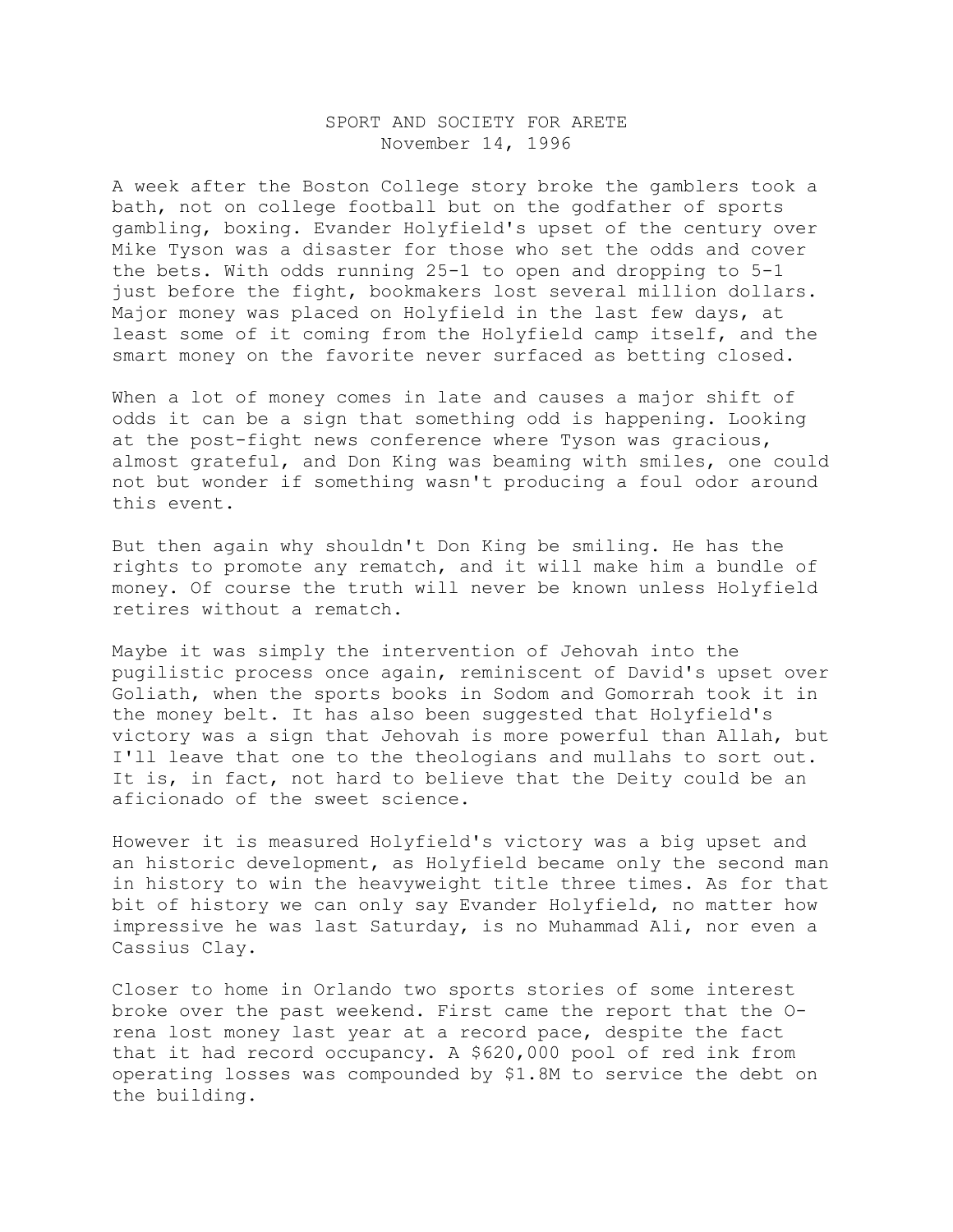This is not big news as those who follow this subject know, and it will continue as long as the Magic, and the DeVoss owned Solar Bears, continue to be given one of the best arena deals in the nation. Each time the Magic play the city of Orlando loses money, and it would appear that something similar happens with the Solar Bears as well. With DeVoss having reduced his Shaqless Magic payroll by \$20M plus, could it be that it is time for the Pyramid King to carry a bigger burden and help make the O-rena something less than a drain on Orlando taxpayers?

This is the same kind of thinking that suggested the Magic should reduce ticket prices in line with the Shaq-Savings, and it is just as likely to happen. They are more likely to be used to promote Daughter DeVoss as head of the Republican National Committee.

In addition to this news it was also reported that the city had operating losses of nearly \$850,000 on the Citrus Bowl and about \$280,000 on Tinker Field. But not to worry. The Orlando sports machine is extremely significant adding millions of dollars of value to the promotion of the city, more than making up for these minor losses.

The Mayor's chief aide tried to put a happy face on the news pointing out that these sports facility operations are like any other business. "There are peaks and valleys." In the professional basketball business in Orlando there are no valleys, and that is in no small part because for the city of Orlando there are no peaks.

In the meantime the county is faced with a different kind of problem. The extra penny added to the tourist tax two years ago to generate money for a baseball stadium has paid off at a much higher number than anticipated. At the same time the prospects of getting an expansion baseball franchise in this century are all but gone. So there is talk of repealing the extra penny on the tourons, and taking the \$25M already raised and using it for another purpose.

One suggestion is that the money could be used to retire some of the debt on the O-rena, but that would only take pressure off the DeVoss clan to restructure their sweet rental arrangement with the city.

I would suggest that the money for a stadium continue to be accumulated, because if we listen to the baseball owners there